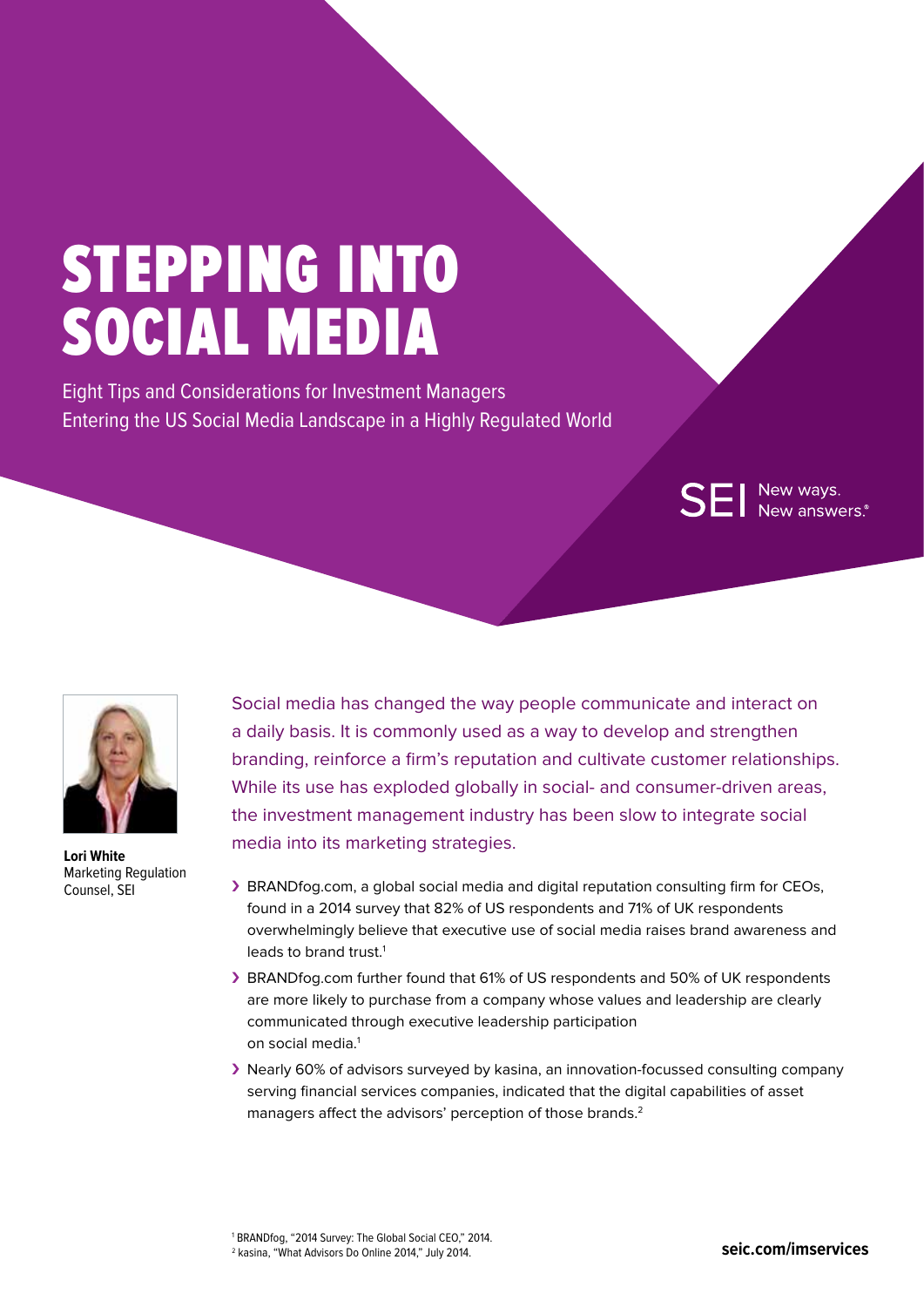Despite this, in a 2013 global evaluation of the top 100 asset management groups, PricewaterhouseCoopers found that 40% "are not active on social media and remain in a 'waitand-see' position." Some of this may be due to uncertainty around the reality of widespread use in financial services, as well as current and projected regulatory constraints and oversight.<sup>3</sup> Kasina also found that financial advisors accustomed to personalised interactions with companies outside of the asset management industry say they want those customised experiences from asset managers, but find few are providing them.4

In April 2013, the US Securities and Exchange Commission (SEC) issued a report stating that social media, subject to certain conditions, is an acceptable venue for companies to disclose material information to investors.5 While the SEC and the Financial Industry Regulatory Authority, Inc. (FINRA) have released more substantial guidance on social media use recently, many asset managers still view social media as risky in the current climate of increased regulatory scrutiny and not something that has the potential to revolutionise the industry. In discussions with mutual fund managers or exchange-traded fund (ETF) providers, one of the first concerns relates to compliance. Staying compliant within an open, and for the most part uncontrollable, communications channel is

a challenge, and one of the main reasons for the industry's slow adoption of social media strategies. But even the most hesitant firms can't deny that social media is here to stay.

The industry's slow adoption is not all that different from what happened in the mid-1990s as the Internet began to boom and firm websites began to appear. As guidance from the SEC and FINRA became clearer, nearly every firm developed a website, even if they were slow to the game. Today, you'd be hard pressed to find a firm that doesn't have one. It's not hard to envision this same scenario playing out with social media over the next few years.

As far back as 2011, Ernst & Young concluded that social media was becoming the next battle ground and asset managers needed to adapt to the "new game."<sup>6</sup> Two years later, with social media becoming a global phenomenon, Ernst & Young stated that asset managers across both mature and developing markets need to prioritise the development of their social media strategies or be left behind. For those asset managers not already actively doing so, Ernst & Young suggested that they need to start formulating their social media strategies "in the next 6 to 18 months as a successful strategy will generate tangible benefits for any firm in any market."7

In a 2013 global evaluation of the top 100 asset management groups, PricewaterhouseCoopers found that 40% "are not active on social media and remain in a 'wait-and-see' position."

<sup>3</sup> PricewaterhouseCoopers, "Social Media Studies: Asset Management in the Social Era," June 2013.

<sup>4</sup> kasina, op. cit., July 2014.

<sup>5</sup> US Securities and Exchange Commission, "SEC Says Social Media OK for Company Announcements if Investors Are Alerted," 2 April 2014, www.sec.gov/News/PressRelease/Detail/PressRelease/1365171513574#.U-T81eNdUuc

<sup>6</sup> Ernst & Young, "Social media: New game, new rules, new winners," 2011.

<sup>7</sup> Ernst & Young, "EY EMEIA Asset Management Viewpoint: Asset management and social media," November 2013.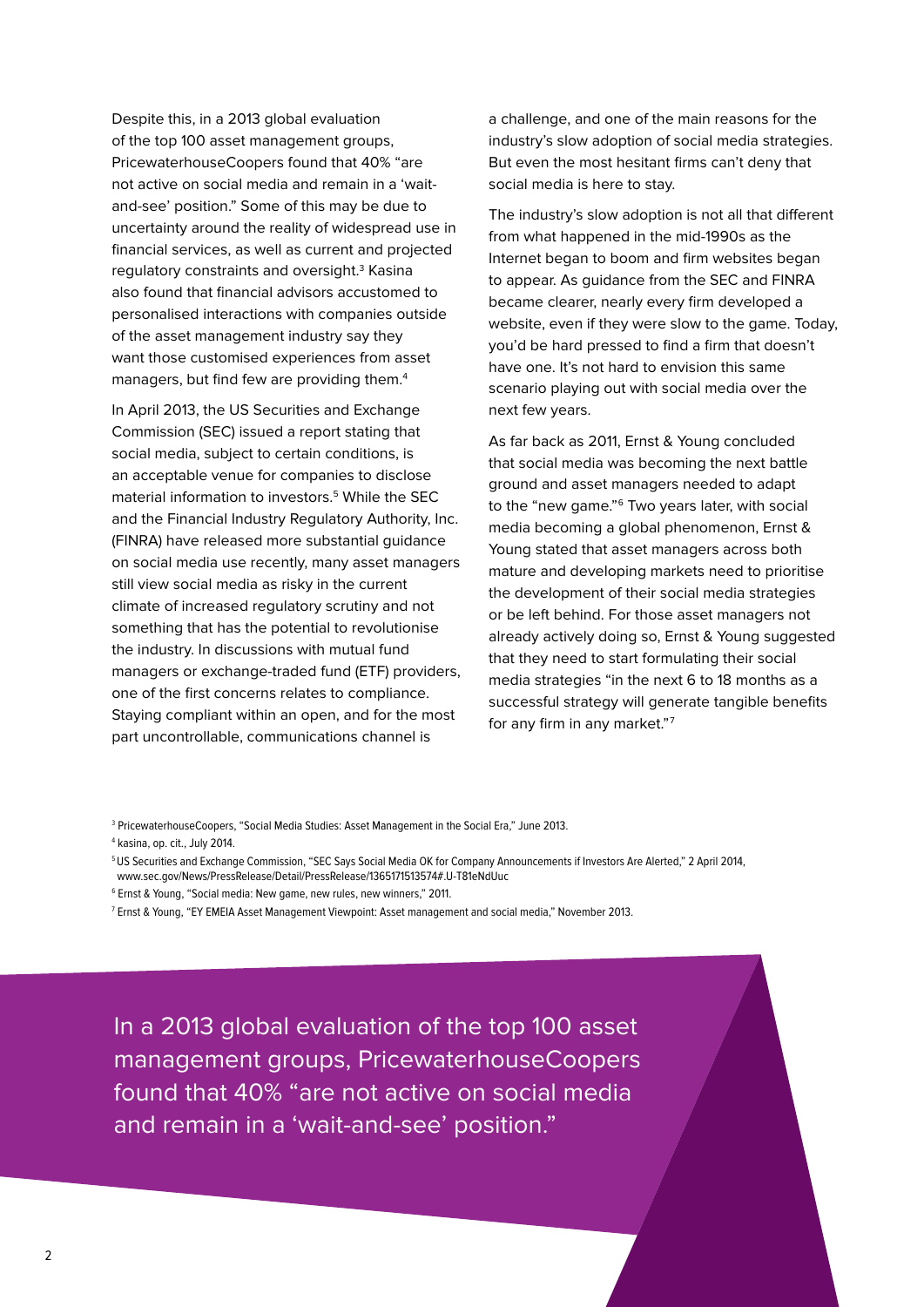The time may be now, but before entering the social media landscape with both feet, managers should carefully consider the following eight tips and considerations to ensure that their social activity is based on a thoughtful approach and doesn't lead to undue compliance complications.

## **Carefully Select Formats and Platforms**

SEC and FINRA have not released guidance on any individual social media platform. Rather, the guidance is broad, so there are no restrictions on using any particular platform. Because different platforms have different functionality, it's critical for investment management firms to understand the functionality of the platforms they are using and how to adjust the settings for each in order to meet regulatory requirements so that there is no compliance confusion or violation.

> Publicly available websites such as Twitter are considered advertisements. Since Twitter is an open social media platform that does not restrict its audience, all tweets are considered "retail communications" and must follow a certain set of requirements. For example, while a firm may be targeting institutional investors, any

## **2**

**1** 

## **Create Commonsense Guidelines**

When talking about social media compliance at LinkedIn's 2013 Finance Connect conference, Joe Price, the Senior Vice President of Corporate Financing and Advertising Regulation for FINRA stated, "I don't think the rules of the road are overly complex." While the technology itself may be new to firms, and its interactive nature creates some unique situations, Mr. Price was advocating a commonsense approach to firms making social media policies and decisions. Until more substantial guidance is released, FINRA has specifically said it is "seeking to interpret

unsophisticated potential investor may choose to follow that firm's Twitter feed.

- › Firms using LinkedIn can create private discussion groups that restrict viewing; therefore, these groups may be subject to institutional rules. This allows for posting of a technical white paper on options strategies, for example, which may not be suitable for public consumption or the average man on the street. However, the restricted viewing option filters out unwanted noise, allowing for more meaningful feedback and intelligence gathering.
- > Facebook presents a unique challenge for investment advisors, given the commonly used "Like" feature, as investment advisors are not allowed to include client testimonials in their advertising.

its rules in a flexible manner to allow firms to communicate with clients and investors using this new technology." With this context in mind, setting up clear policies and procedures is critical, but firms should not be paralysed wondering about any "gotcha" rulings coming from regulators.

> If a particular message was not acceptable using traditional forms of communication, it will not be acceptable on social media either. Also, if it was acceptable before, it probably will continue to be acceptable now.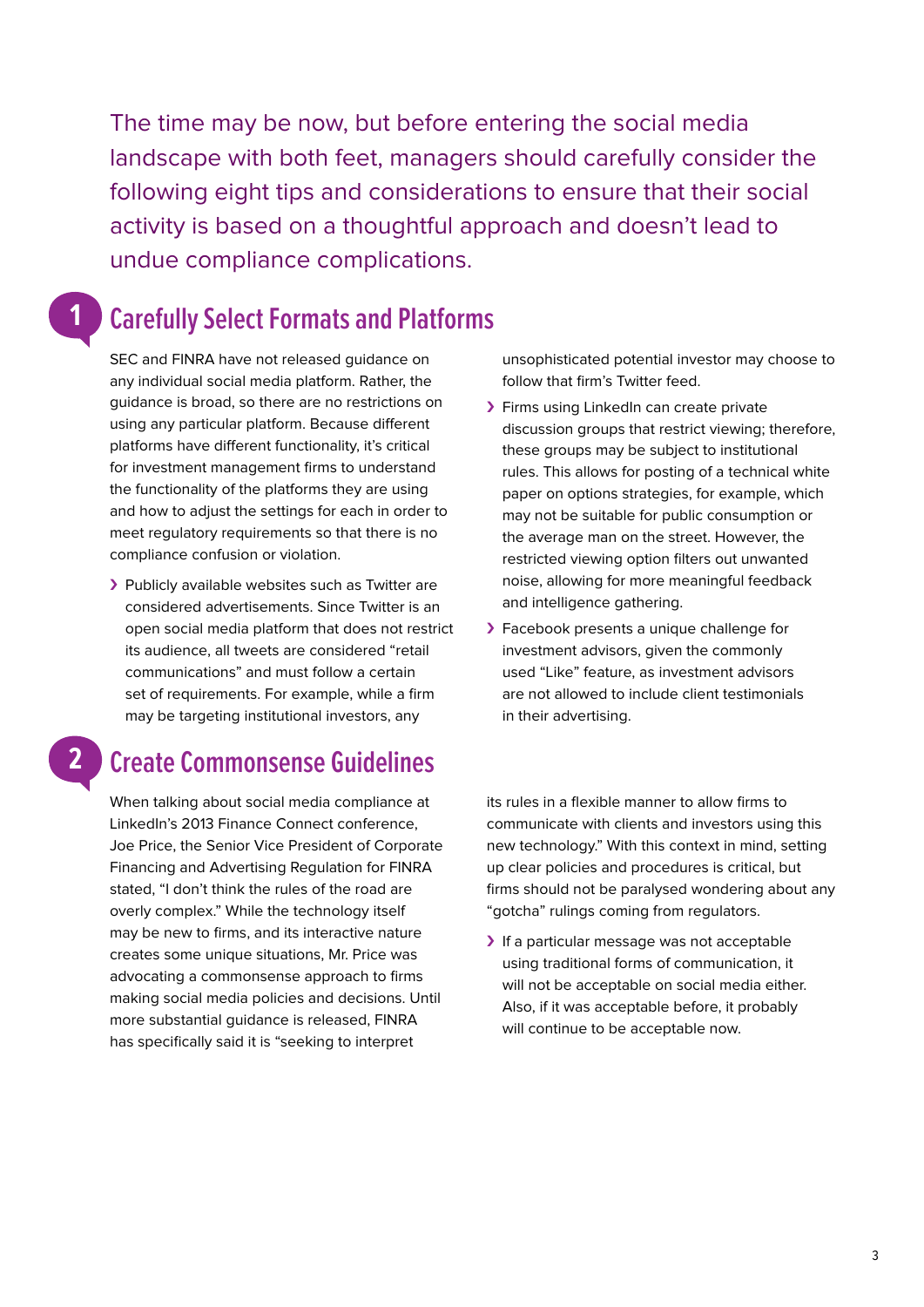## **Create a Content Calendar**

To both satisfy regulatory guidance and limit reputational risk, preapproval of messaging is advisable. But, in order to make the preapproval process smoother and to create content that is timely and relevant on social media platforms, firms should create a calendar of upcoming content for at least three to four months in the future.

> This will allow for effective compliance review. Plus, it allows firms to preplan content based on events and happenings, such as fund launches and conference speaking events that may coincide with the timing of their posts.

## **Categorise Your Content**

**4** 

**3**

**5** 

When creating a content calendar, it is a best practice to label content in order to develop a better understanding of how future communications might be categorised.

For the purpose of message creation, content should be based on whether the information is provided at an advisor level or an individual fund level. Generally, managers are distributing their messages at a higher level, but they may add depth or try to reach a different type of investor by focusing on a particular fund.

- If the social content is being created at an advisor level, focus on topical thought leadership such as high-level market commentary and investment strategies. This creates credibility for the firm by presenting individuals as experts, and can garner attention from the media as part of a broader public relations campaign.
- If the social media message is at the individual fund level, it should focus on announcements of new products, links to educational material, market updates and research documents. However, these may require FINRA filing, and may trigger disclosure language as required by investment company advertising rules.

For the purposes of FINRA, fund-related social media content falls into the categories of "static" content, which must be preapproved and filed; and "extemporaneous" content, which is subject to supervisory requirements. Both have recordkeeping requirements. Nearly everything fund-related that is posted on social media needs to be filed with FINRA with two exceptions: Content that is generically news-related with no mention of financial or investment information, or content that is purely social, such as wishing followers "Happy Holidays."

## **Recycle Content**

In the world of social media, it's not unusual to see information reposted and reused on an ongoing basis. For asset managers, this is a particularly attractive strategy because content that has been preapproved and/or filed with FINRA does not need to be refiled.

> Firms can alleviate compliance concerns by reusing existing content or creating templates that use preapproved language.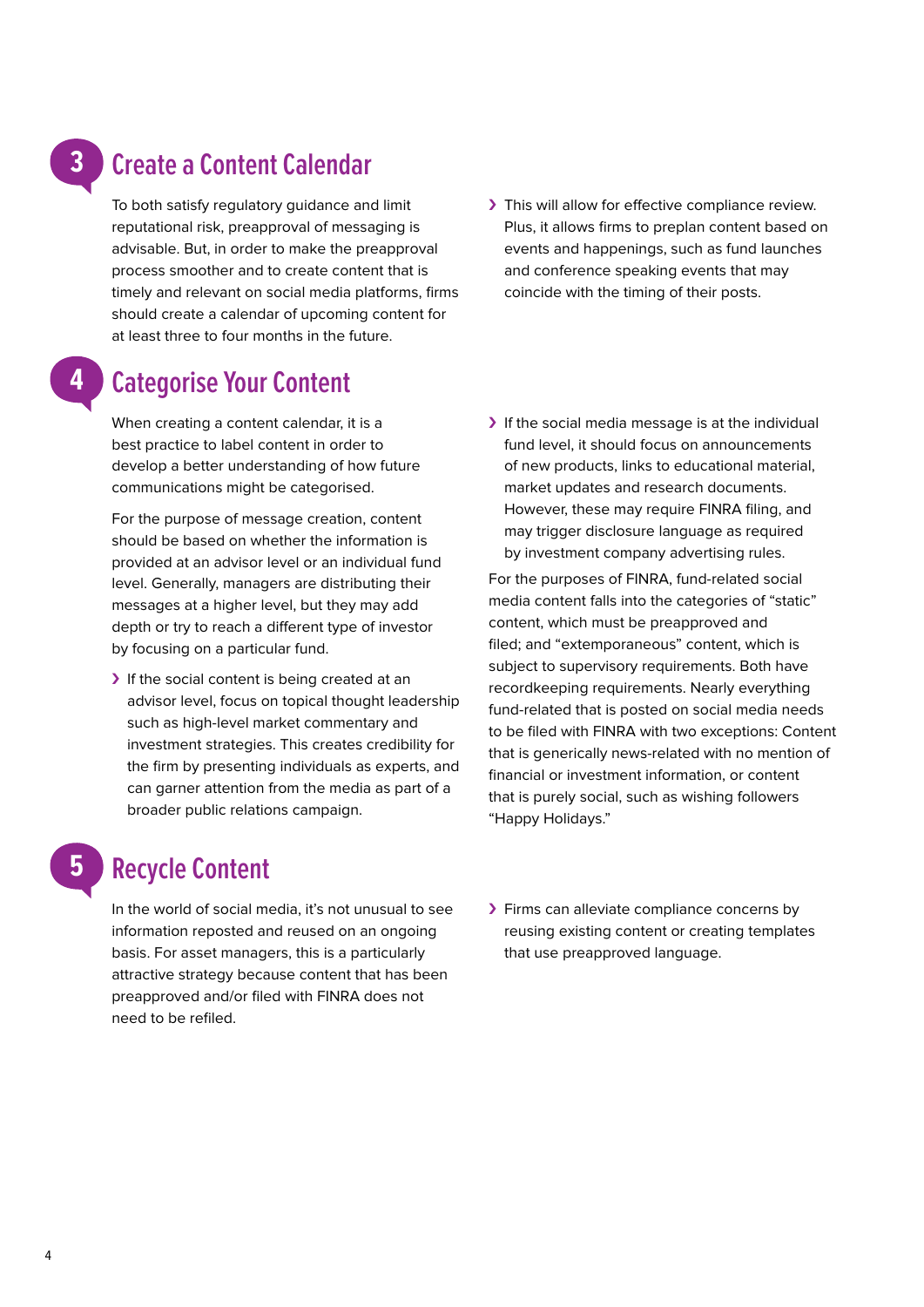## **Provide Training**

Training is a critical component of a firm's social media strategy. There are many applicable rules and regulations, as mentioned above. Additionally, each firm has corporate guidelines by which it must abide. The following points are a general outline for getting up and running:

- I dentify a social media spokesperson, which may be based on subject matter expertise or ability to reinforce specific messages. These individuals could differ from those who are involved in a firm's regular public relations efforts, and different considerations may apply than those outlined for general spokespeople.
- > Ensure that each spokesperson and all other personnel in the firm have a clear idea of expectations when acting on behalf of the fund or advisor, as well as risks and practical

concerns of their actions in social media, and the differences between channels.

- > Prepare the active participants with current "rules of the road" and revisit training periodically to update users on successful strategies and issues resolved.
- If partnering with distributors, ensure that they closely follow legal guidance and interpretations provided by the relevant regulators, and work with them to leverage learning and shared experiences. Many offer training prior to getting started, both internally and externally, to those who want to have a presence in social media as well as those interested in developing a social media strategy. Training should include all business partners involved, including social media consultants, public relations firms, etc.

## **7**

**6**

## **Understand the Rules Around Third-party Content**

The SEC holds by a theory of "adoption" that means, by linking to another site, a firm is essentially taking responsibility for the material on that site. This creates an additional burden, as all third-party content must be reviewed and approved. FINRA also looks to firms to take responsibility for ensuring that the content on third-party sites is accurate and not misleading. Additionally, as there is no ability to edit or revise third-party content, social media teams must take an all-or-nothing approach to hyperlinking. Consideration should be given to the dynamic nature of the linked page, as this may change after the point of compliance review and recordkeeping. Linking to third-party versus business partner materials makes a difference for control of content.

> To more broadly consider the context of the third-party sites, including the credibility of authorship and advertisers, advance due diligence of online news and information sources is recommended.

There are also intellectual property considerations when linking to others' content. There is a common misconception that if it is on the Internet, then it is free for the taking. However, this is clearly not true, as there are both copyright law protections and possible legal ramifications to the repurposing and redistribution of others' material for commercial purposes. This includes photographs, video clips and written material.

› Check the terms and conditions section of all third-party sites you want to link to in order to determine how to proceed, as some firms require advance permission, payment, or prohibit altogether the use of their intellectual property.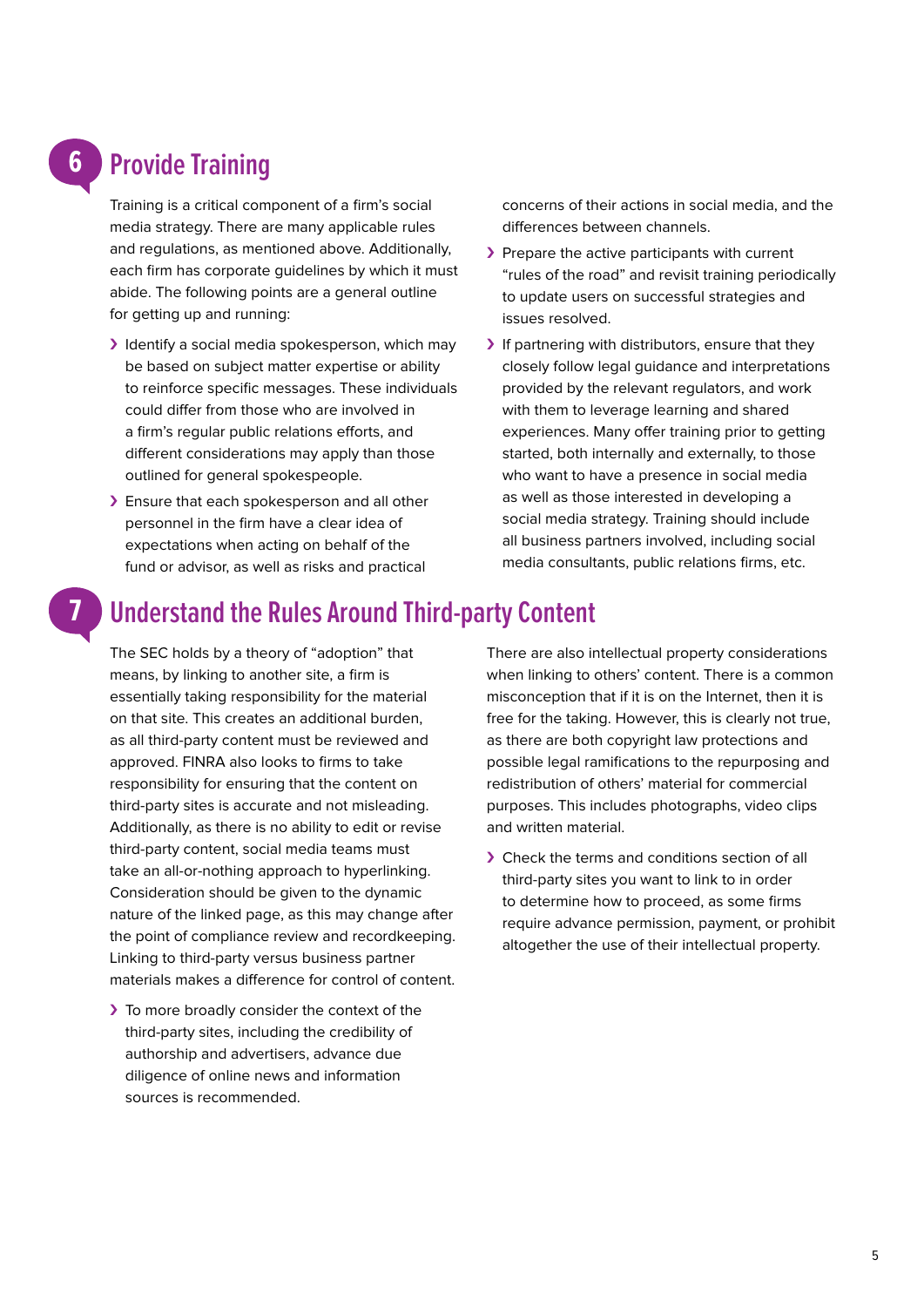### **Recordkeeping 8**

Archiving is a necessary part of all compliance programs, and social media creates a new challenge for capturing, storing, and retrieving messaging. Firms may capture content manually with screen shots, use in-house systems, or research outsourcing solutions. Many companies that have experience in recordkeeping for email archiving have built solutions for social media, while new firms may offer technology tools to meet the unique challenges social media presents.

Often, recordkeeping challenges arise around capturing hyperlinked material on third-party sites, which may be both static and interactive, and which may include commenting and live exchanges by the firm's social media spokespersons.

> As the rules are not completely clear on how to handle retweets and reposts, managers should use common sense, but err on the conservative side while awaiting more definitive guidance or generally accepted market practice.

## TAKE A THOUGHTFUL APPROACH

The barriers to asset managers' social media use are falling away quickly. The SEC and FINRA have issued guidance stating that, subject to certain conditions, social media is an acceptable venue for firms to disclose material information to investors.

The final book on social media compliance has yet to be written. Much like the adoption of email and the web before that, it will likely take years before guidance is crystal clear. But to date, given the commonsense approach by regulators, we believe that the potential benefits to clients, investors and the market in general outweigh potential compliance concerns.

Firms may now address and mitigate social mediarelated compliance issues with software and other processes to manage risk. They may also consider hiring a social media expert/consultant to help them get their strategy off the ground. Whichever path they choose, investment managers need to develop an effective and sustainable social media strategy in order to reap the benefits of this medium.

We believe that the time is now for managers to "get social." Considering the eight tips outlined in this document is a prudent step to ensure that their social media activity is based on a thoughtful approach, likely to reach their target audience, and doesn't lead to undue compliance complications or distractions.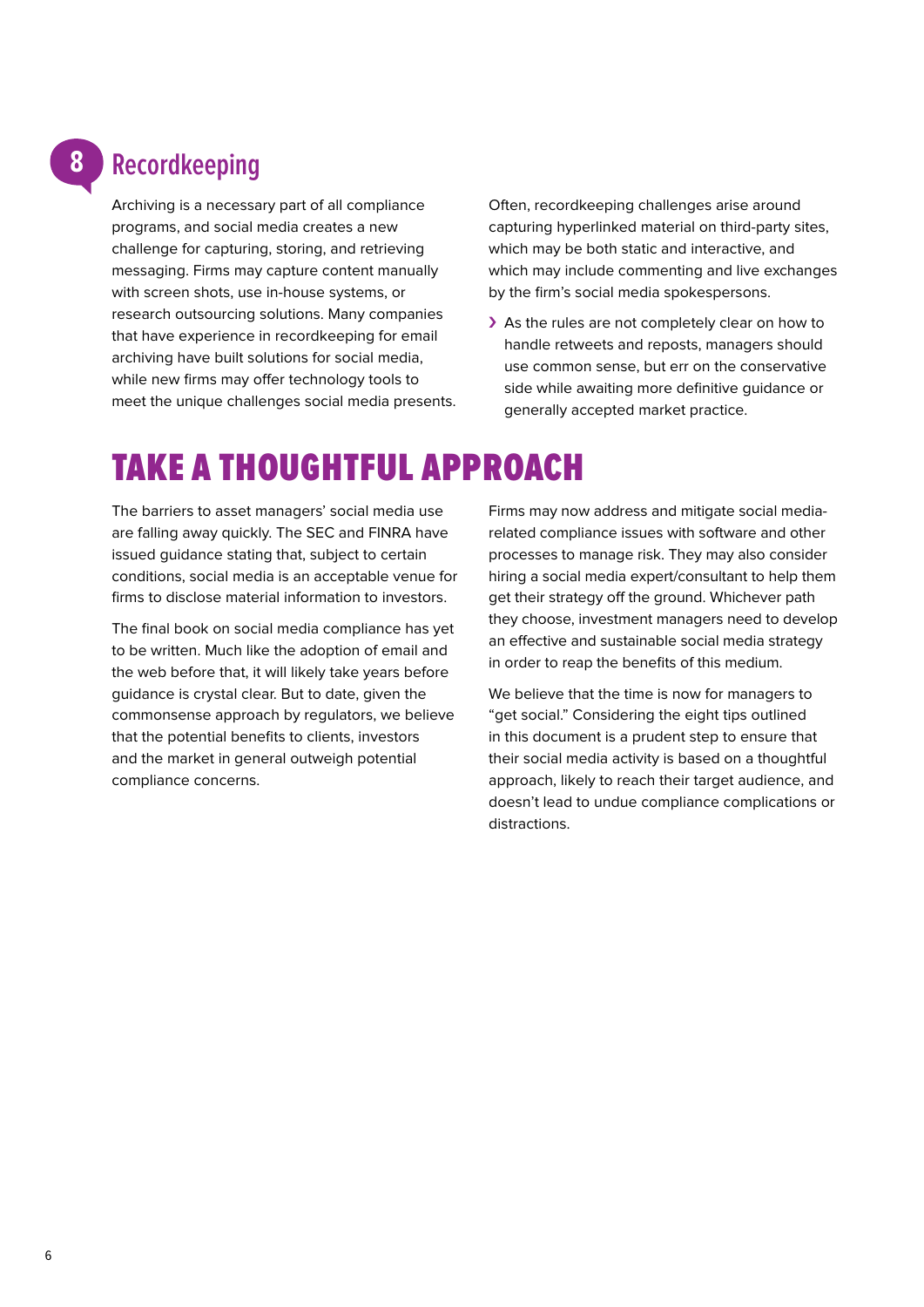# ABOUT SEI

SEI (NASDAQ:SEIC) is a leading global provider of investment processing, investment management, and investment operations solutions that help corporations, financial institutions, financial advisors, and ultrahigh-net-worth families create and manage wealth. As of 30 September 2014, through

its subsidiaries and partnerships in which the company has a significant interest, SEI manages or administers \$612 billion in mutual fund and pooled or separately managed assets, including \$249 billion in assets under management and \$363 billion in client assets under administration.

# SEI INVESTMENT MANAGER SERVICES DIVISION

SEI's Investment Manager Services division provides investment managers globally with a comprehensive operating platform that supports a range of registered and unregistered investment vehicles across diverse investment strategies and jurisdictions. The division's business infrastructure spans operating functions, product types and asset classes by applying customised operating services, industry-leading technologies, and practical business and regulatory insights to each client's business objectives. SEI's resources enable clients to better meet the

evolving demands of the marketplace and sharpen business strategies by focussing on their core competencies. The division has been recently recognised as "Best Fund Administrator" by Buy-Side Technology, "Best Administrator—Technology and Reporting" in the US and "Best Administrator—Most Innovative" in Europe by HFMWeek, "Best Administrator—Client Service" by CTA Intelligence, "Best North American Hedge Fund Administrator" by Hedgeweek, and "Best Outsourcing Provider" by Financial Technologies Forum News.

# SEI KNOWLEDGE PARTNERSHIP

The SEI Knowledge Partnership is an ongoing source of action-oriented business intelligence and guidance for SEI's investment manager clients. It helps clients understand the issues that will shape future business conditions, keep

abreast of changing best practices and develop more competitive business strategies. The SEI Knowledge Partnership is a service of the Investment Manager Services unit, an internal business unit of SEI Investments Company.

## CONNECT WITH THE SEI KNOWLEDGE PARTNERSHIP:

**LinkedIn:** SEI Knowledge Partnership

**Twitter:** @SEI\_KP